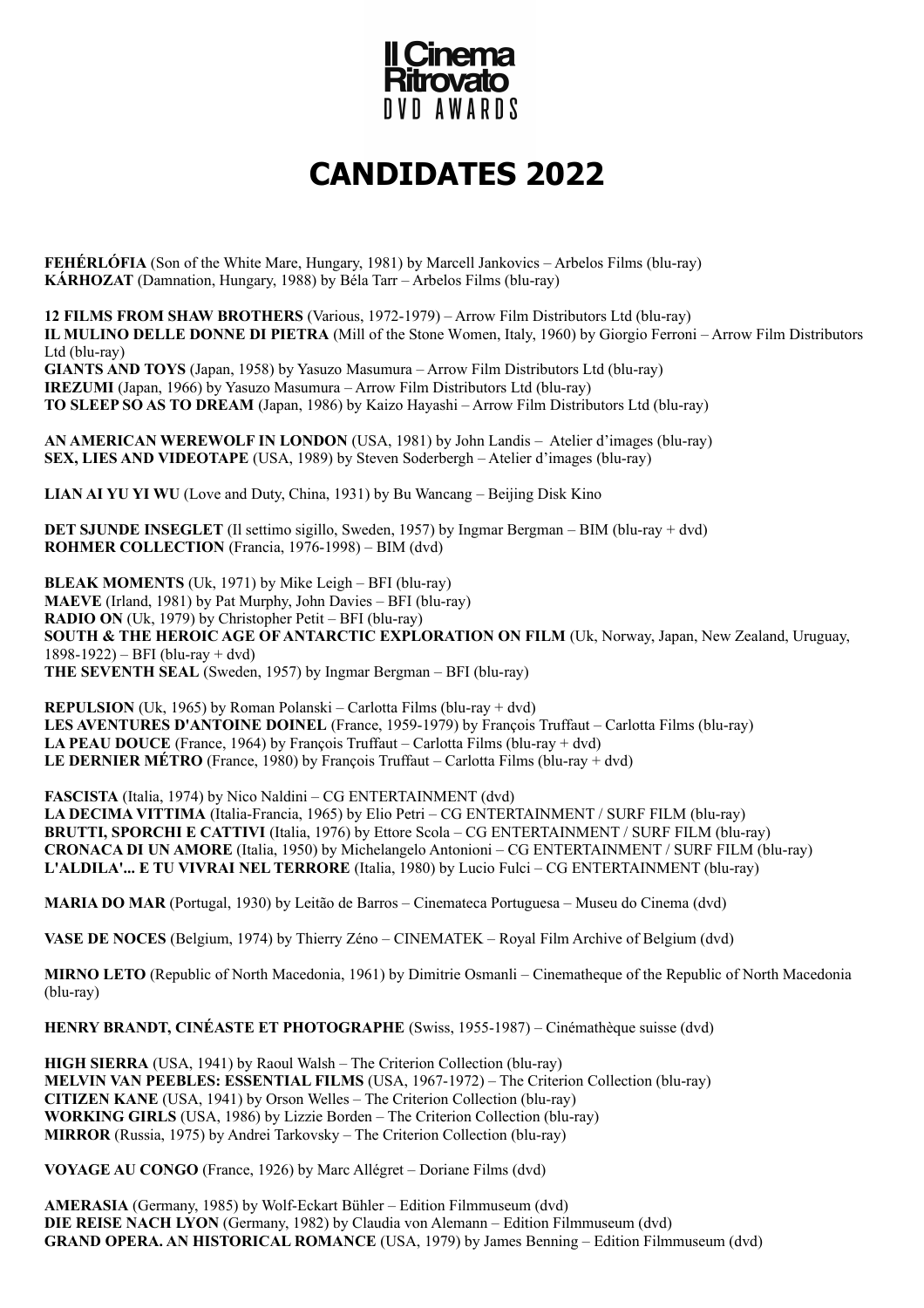**ROMAN EINER JUNGEN EHE & FRAUENSCHICKSALE** (Germany, 1952) by Kurt Maezig, Slatan Dudow – Edition Filmmuseum (dvd)

**ALAIN FLEISCHER** (France, 1968-2020) – Éditions Montparnasse (dvd) **LA MAISON DES BORIES** (France, 1969) by Jacques Doniol-Valcroze – Éditions Montparnasse (blu-ray)

**HUKKUNUD ALPINISTI HOTELL** (Estonia, 1979) by Grigori Kromanov – Estonian Film Institute (blu-ray + dvd)

**SALVADOR** (USA, 1986) by Oliver Stone – Extralucid Films (blu-ray) **HABFÜRDŐ** (Bubble Bath, Hungary, 1979) by György Kovásznai – Extralucid Films (dvd)

**EKSTASE** (Czech Republic, 1933) by Gustav Machatý – Filmarchiv Austria (dvd) **DER ENGEL MIT DER POSAUNE** (Austria, 1948) by Karl Hartl – Filmarchiv Austria (blu-ray + dvd)

**POLONIA RESTITUTA 1918-1920 / SZTANDAR WOLNOŚCI** (Poland, 1928-1935) by Józef Błeszyński, Ryszard Ordyński – Filmoteka Narodowa - Instytut Audiowizualny (dvd)

**IN THE SHADOW OF HOLLYWOOD - HIGHLIGHTS FROM POVERTY ROW** (USA, 1934-1935) by Chester Erskine, Anton Lorenze, Phil Rosen, John H. Auer – Flicker Alley, Lobster Films, and Blackhawk Films® Collection (blu-ray) **CINEMA OF DISCOVERY: JULIEN DUVIVIER IN THE 1920S** (France, 1925-1930) by Julien Duvivier – Flicker Alley, Lobster Films, and Blackhawk Films® Collection (blu-ray)

**REPEAT PERFORMANCE** (USA, 1947) by Alfred L. Werker – Flicker Alley and The Film Noir Foundation (blu-ray + dvd) **LOS TALLOS AMARGOS** (The Bitter Stems, Argentina, 1956) by Fernando Ayala – Flicker Alley and The Film Noir Foundation  $(blu-ray + dvd)$ 

**LA BESTIA DEBE MORIR** (The Beast Must Die , Argentina, 1952) by Roman Viñoly Barreto – Flicker Alley and The Film Noir Foundation (blu-ray)

**PER TERRA, PER MARE, PER ARIA. VIAGGI INTORNO AL MONDO NEGLI ANNI '20** (Italy-France, 1924-1926) – Fondazione Cineteca Italiana – Milano (dvd)

**DER GLÄSERNE TURM** (Germany, 1957) by Harald Braun – Friedrich-Wilhelm-Murnau-Stiftung & Pidax Film und Hörspielverlag GmbH (dvd) **F.P. 1 ANTWORTET NICHT** (Germany, 1932) by Karl Hartl – Friedrich-Wilhelm-Murnau-Stiftung & Black Hill Pictures GmbH (blu-ray)

**ORIENTEXPRESS** (Germany, 1944) by Viktor Tourjansky – Friedrich-Wilhelm-Murnau-Stiftung & Pidax Film und Hörspielverlag GmbH (dvd)

**SMILE** (USA, 1975) by Michael Ritchie – Fun City Editions (blu-ray) **JEREMY** (USA, 1973) by Arthur Barron – Fun City Editions (blu-ray) **RANCHO DELUXE** (USA, 1975) by Frank Perry – Fun City Editions (blu-ray)

**FILIBUS** (Italy, 1915) by Mario Roncoroni – Kino Lorber, Inc. and Milestone Films (blu-ray) **KEN JACOBS COLLECTION** (USA, 1955-2021) – Kino Lorber, Inc. (blu-ray)

**WHALE HUNTING** (Korea, 1984) by Bae Chang-ho – Korean Film Archive (blu-ray) **THE COACHMAN** (Korea, 1961) by Kang Dae-jin – Korean Film Archive (blu-ray) **THE ROAD TO SAMPO** (Korea, 1975) by Lee Man-hee – Korean Film Archive (blu-ray) **THE HOUSEMAID** (Korea, 1960) by Kim Ki-young – Korean Film Archive (blu-ray)

**LO CHIAMAVANO TRINITÀ** (Italia, 1979) by E. B. Clucher – Mustang Entertainment (blu-ray) **FANTOZZI** (Italia, 1975) by Luciano Salce – Mustang Entertainment (blu-ray) **MEDITERRANEO** (Italia, 1991) by Gabriele Salvatores – Mustang Entertainment (blu-ray) **SATYRICON DI POLIDORO** (Italia, 1968) by Gian Luigi Polidoro – Mustang Entertainment (Dvd) **ZAPPATORE** (Italia, 1950) by Rate Furlan – Mustang Entertainment (Dvd)

**VĚRNI ZŮSTANEME** (Czech Republic, 1945) by Jiří Weiss – Národní filmový archiv, Prague (dvd)

**JÁNOS VITÉZ** (Johnny Corncob, Hungary, 1973) by Marcell Jankovics – National Film Institute Hungary (dvd) **FEHÉRLÓFIA** (Son of the White Mare, Hungary, 1983) by Marcell Jankovics – National Film Institute Hungary (dvd)

**BELPHÉGOR** (France, 1926) by Henri Desfontaines – Pathé Films / La Fondation Jérôme Seydoux-Pathé (blu-ray + dvd) **ECHEC AU PORTEUR** (France, 1957) by Gilles Grangier – Pathé Films (blu-ray + dvd) **LA FEMME ET LE PANTIN** (France, 1929) by Jacques de Baroncelli – Pathé Films / La Fondation Jérôme Seydoux-Pathé (blu $rav + dvd$ **FILLE DU DIABLE** (France, 1945) by Henri Decoin – Pathé Films (blu-ray + dvd) **LE SANG A LA TETE** (France, 1956) by Gilles Grangier – Pathé Films (blu-ray + dvd)